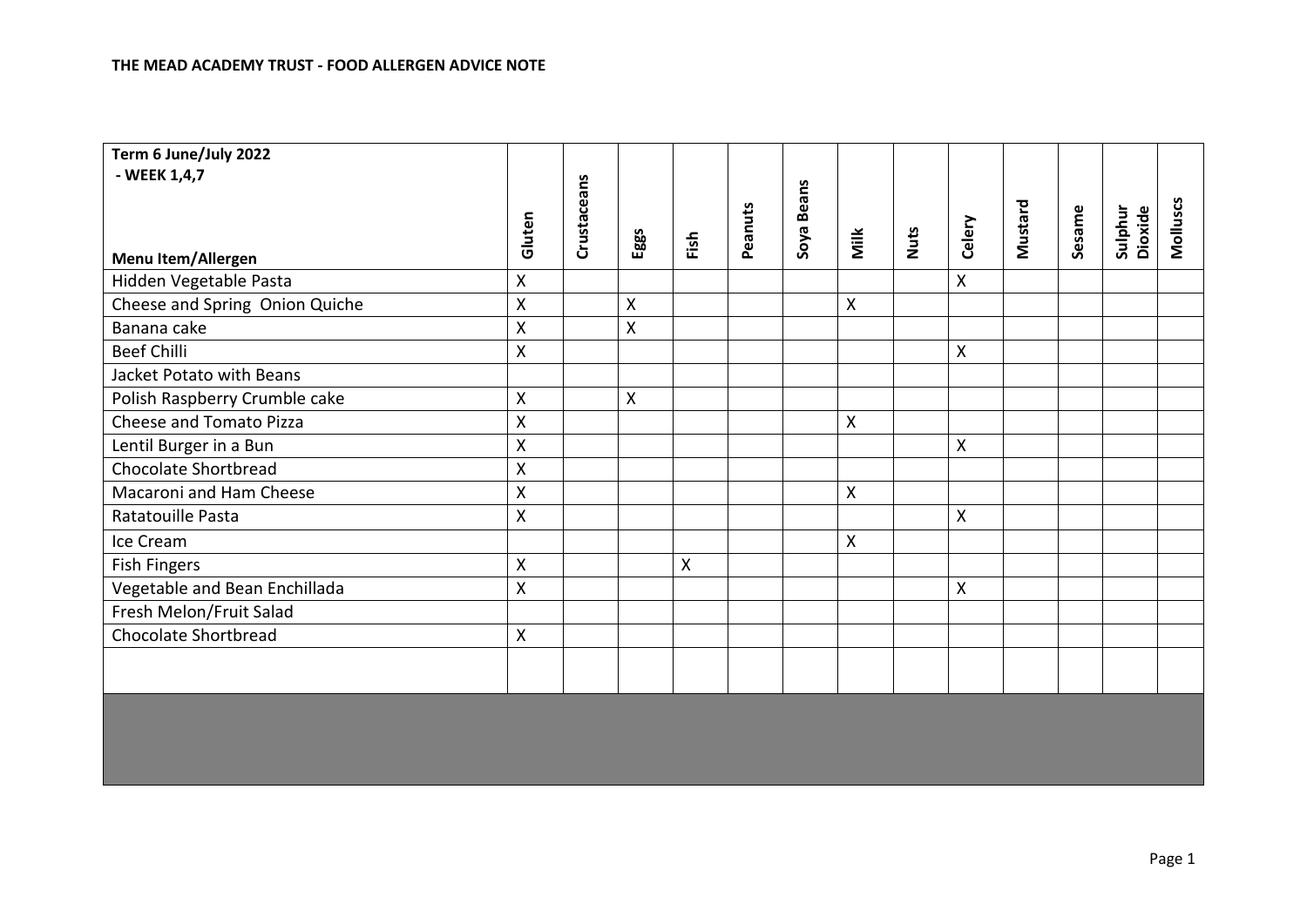| TERM 6 June/July2022           |                    |           |                    |      |         |            |                |      |                    |         |        |                    |          |
|--------------------------------|--------------------|-----------|--------------------|------|---------|------------|----------------|------|--------------------|---------|--------|--------------------|----------|
| <b>WEEK 2, 5</b>               |                    | <u>័</u>  |                    |      |         |            |                |      |                    |         |        |                    |          |
| <b>Menu Item/Allergen</b>      | Gluten             | Crustacea | Eggs               | Fish | Peanuts | Soya Beans | Milk           | Nuts | Celery             | Mustard | Sesame | Dioxide<br>Sulphur | Molluscs |
| Tomato, Mozzarella and Penne   | $\pmb{\times}$     |           |                    |      |         |            | X              |      | Χ                  |         |        |                    |          |
| Spring Vegetable Risotto       |                    |           |                    |      |         |            |                |      | X                  |         |        |                    |          |
| Lemon Sponge                   | X                  |           | Χ                  |      |         |            |                |      |                    |         |        |                    |          |
| Chicken Paprika / Rice         | $\pmb{\mathsf{X}}$ |           |                    |      |         |            | Χ              |      | X                  |         |        |                    |          |
| Jacket Potato with Beans       |                    |           |                    |      |         |            |                |      |                    |         |        |                    |          |
| <b>Breaded Fish and Chips</b>  | $\pmb{\mathsf{X}}$ |           |                    | X    |         |            |                |      |                    |         |        |                    |          |
| Pork sausage Hot dog           | Χ                  |           |                    |      |         |            |                |      | Χ                  |         |        |                    |          |
| Quorn Sausage Hot Dog          | $\mathsf{X}$       |           | $\pmb{\mathsf{X}}$ |      |         |            | Χ              |      |                    |         |        |                    |          |
| Shortbread                     | $\pmb{\mathsf{X}}$ |           | $\pmb{\mathsf{X}}$ |      |         |            | X              |      |                    |         |        |                    |          |
| <b>Strawberries and Cream</b>  | Χ                  |           |                    |      |         |            |                |      |                    |         |        |                    |          |
| Vegetarian Sausage             | $\pmb{\mathsf{X}}$ |           |                    |      |         | Χ          | Χ              |      |                    |         |        |                    |          |
| Cinnamon Roll Cake             |                    |           |                    |      |         |            | $X^{\ast\ast}$ |      |                    |         |        |                    |          |
| Cheese and Tomato Pizza        | $\pmb{\times}$     |           |                    |      |         |            | X              |      |                    |         |        |                    |          |
| <b>Curried Vegetable Pasty</b> | $\pmb{\mathsf{X}}$ |           |                    |      |         |            | X              |      | $\pmb{\mathsf{X}}$ |         |        |                    |          |
| Fruit Salad/Melon              |                    |           |                    |      |         |            |                |      |                    |         |        |                    |          |